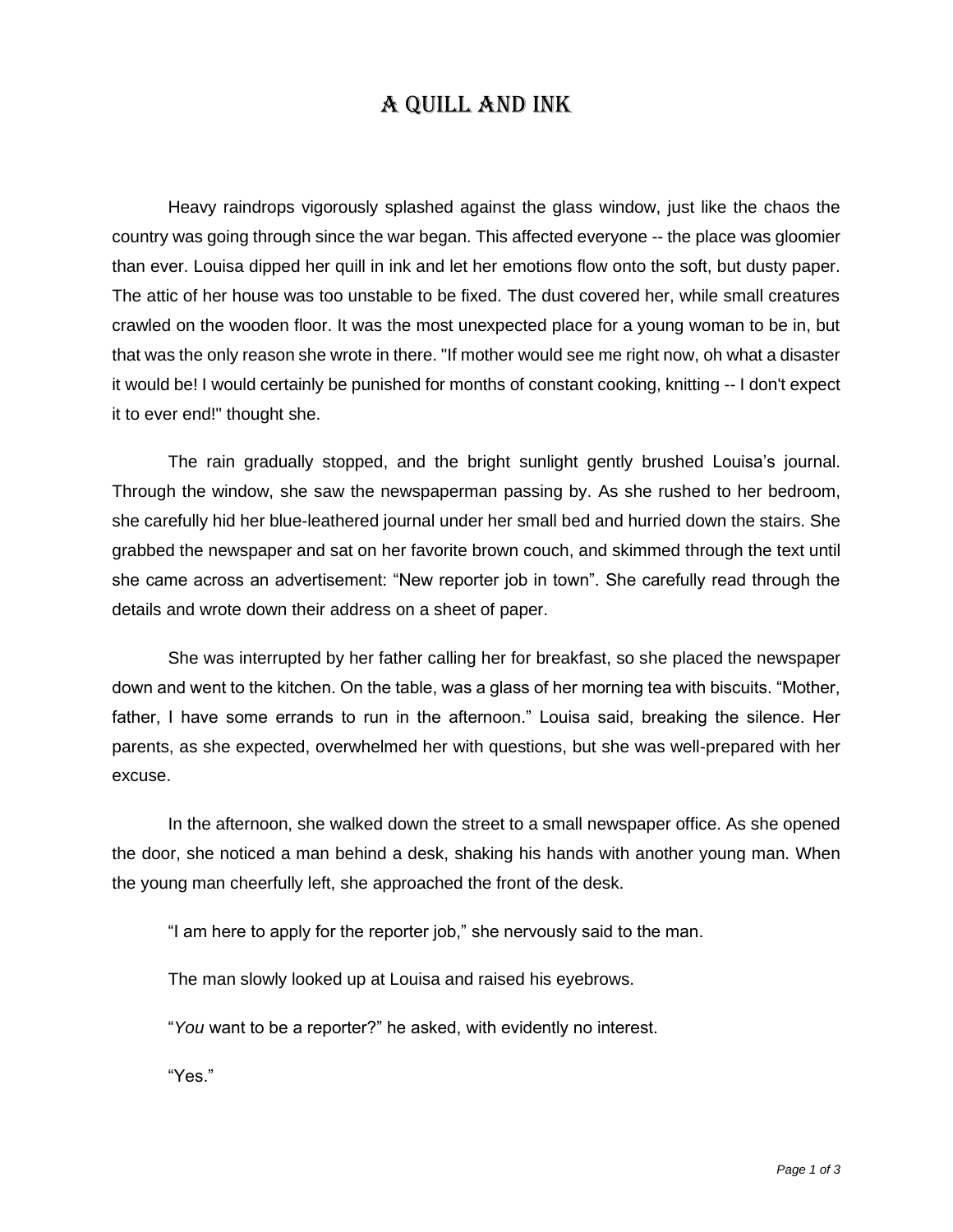The man sighed and looked up, with slight annoyance obvious in his voice, "I apologize. There are no reporter jobs available."

"Oh! I understood from this advertisement that you are looking for someone," Louisa said, showing him the newspaper.

There was an awkward silence, until the man sneered, "So you think you are capable of this job?"

"Yes, sir. Would you like to see my journal?" she asked.

"No, that will not be necessary. I have already hired a *man* for this job."

"But..." Her face slowly turned red and she stormed out of the room.

When she arrived back home, she found a letter from her closest friend, Elizabeth. She went to her attic and slowly unfolded the letter:

*"Oh, Louisa! I wish I could share good news with you, but unfortunately there is none. Mother has been struggling, especially with the money, since father left to fight in the war. It gives me such pain to watch my family suffer…"*

Her letter continued, explaining the hardship her family was going through. Elizabeth wrote frequently to her, and recently the letters rarely mentioned anything but troubles. It was evident that Elizabeth tried not to worry her, but Louisa knew of the pain her friend's family was in. And to think that there were many other families that carried the same burden! She felt angry and worried thinking about the direction her country was heading into.

Louisa decided to write a letter to the first lady, Eleanor Roosevelt, since she was one of the people who could help improve the situation. She also asked for a chance to interview Eleanor Roosevelt, but she didn't expect a response, nor did she think it very likely for the first lady of the United States to even read her letter.

Days passed, until she finally received another letter. It was a response from Eleanor Roosevelt! Louisa's excitement was inexplicable! It may have only been good fortune, but whatever it was, she was incredibly glad for it.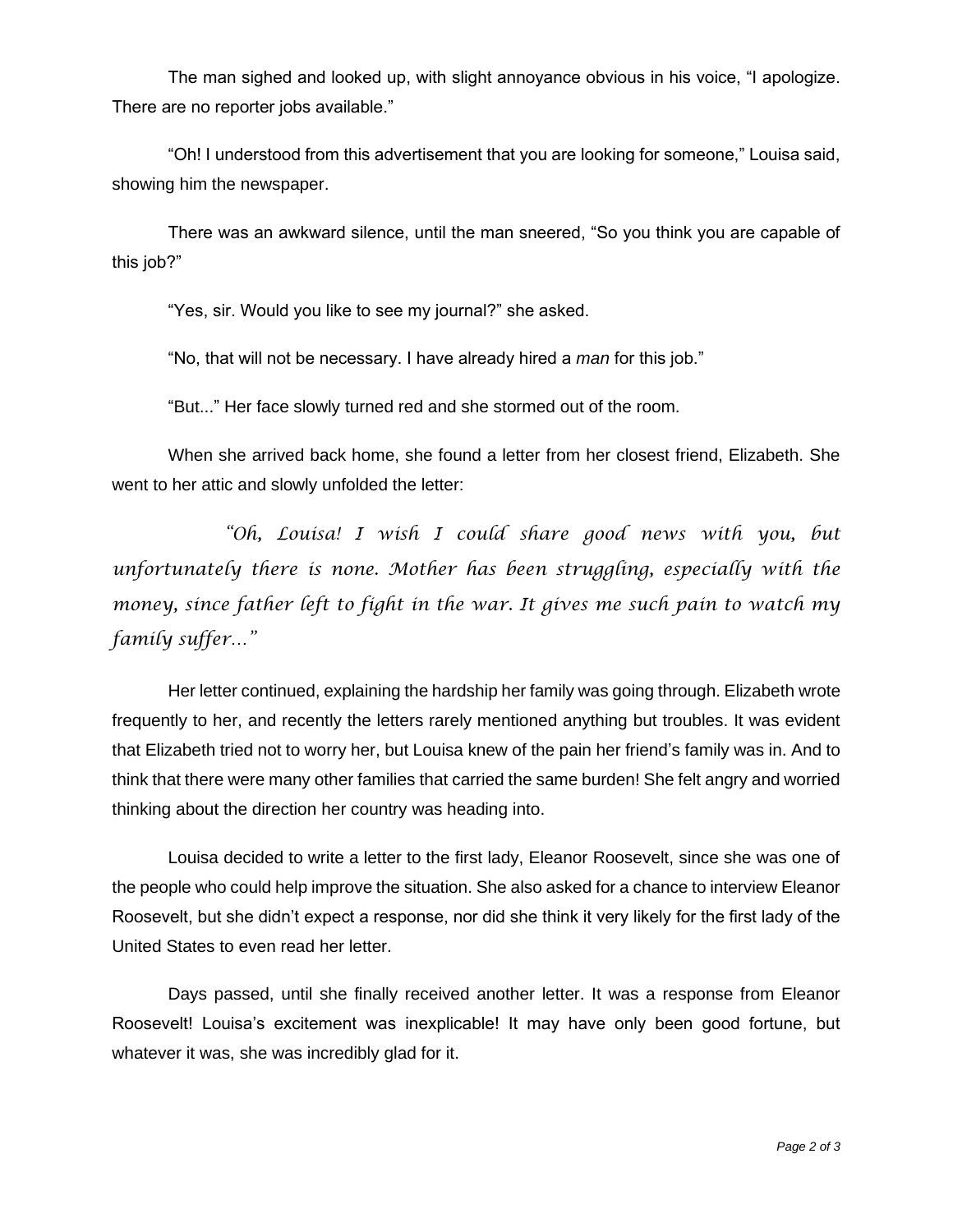Everything had happened so quickly. Now she was sitting in the White House lawn, directly opposite the first lady. After they both greeted each other, Louisa began the interview, trying to hide her nervousness.

Louisa asked questions about Eleanor Roosevelt's perspective of the war and human rights. The first lady explained her point of view and discussed how she valued the importance of human rights, including women's rights, and was working to ensure that all social programs are available to those who need it. She also talked about women's role in the workspace and how they are especially needed now to help the country.

At the end, Eleanor Roosevelt was impressed by Louisa's interest in daily affairs, and invited her to a press conference and weekly reporter meetings.

Over the next few days, Louisa finally got the interview published. It was read by many, and she soon became a famous reporter. With her reporting, she spread the word about the social programs and made a difference in the lives of so many who were struggling during this difficult time. She was happy and successful and had found her path in life by following her passion and helping others.